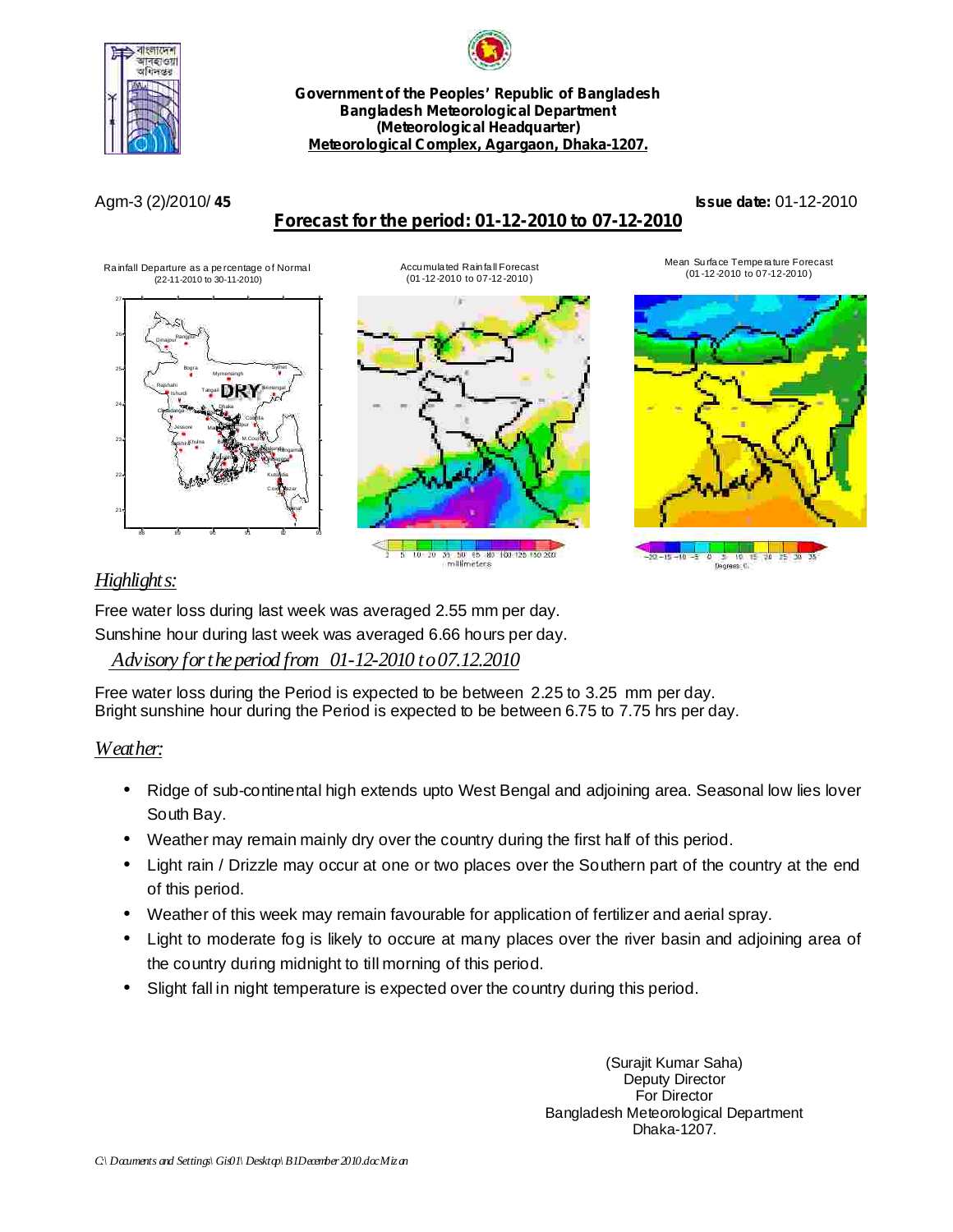### **Bengali Version**

### **Forecast for the period: 01-12-2010 to 07-12-2010**

(22-11-2010 to 30-11-2010) 88 89 90 91 92 93 21 22 23 24 25 26 27 Dhaka **Mymensingh** Faridpur Mad**ayout** Tangail Chittagge Sitakunda<sub>ngamati</sub> Coxs<sup>p</sup> Bazar Teknaf Hatiya **Candwin** Kutubdia Feni M.Court Chandpur Comilla **Sylhet** DRY Rajshahi Bogra Ishurdi Rangpur Dinajpur Khulna Jessore Chuadanga Satkhira<sup>Khulna</sup> Ba<mark>llaga</mark>na Patuakhali Khepupara

Rainfall Departure as a percentage of Normal

Accumulated Rainfall Forecast (01-12-2010 to 07-12-2010)

millimeters

Mean Surface temperature (01-12-2010 to 07-12-2010)



 $c$ **@wb**  $\hat{c}$ **wkó** mgnt-

MZ mßv‡n ev®úxfe‡bi ^`wbK Mo 2.55 wgtwgt wQj |  $MZ$  m $B$ v $\uparrow$ n m $A$  $K$ i Y Kv $\uparrow$ j i ‰vbK Mo 6.66 N›Uv vQj |

### **c~e©vfvmt- 01-12-2010 L"t †\_‡K 07-12-2010 L"t ch©š—|**

G mg $tq$  ev®úxfe $t$ bi  $\degree$ wbK Mo gvb 2.25  $t$ \_ $t$ K 3.25 wg $t$ wg $t$  \_wk $tZ$  cv $t$ i | G mg $tp$  mh $\mathbb K$ i YKv $tp$ i  $\hat{ }$  wbK Mo gvb 6.75  $\frac{1}{k}$ K 7.75 N>Uv \_vK $\frac{1}{k}$ Z cv $\frac{1}{k}$ |

Avenv<sub>I</sub> qvt-

- Dc-gnv‡`kxq D"PPvc ej‡qi ewa©ZvskwU cwðg evsjv Ges Z`msjMœ GjvKv ch©š— we¯—…Z i‡q‡Q| `w¶Y e‡½vcmvM‡i GKwU Ae¯'vb Ki‡Q| —
- ‡gŠm**gx j N<sub>→</sub> Ae<sup>-</sup>ŵ Ki‡Q|<br>— G mßv‡ni c<u>Ö g</u>v‡a<sup>«</sup>mviv‡`‡ki AvenvIqv cÖavbZt ﮋ\_vK‡Z cv‡i|**
- Gmߤtni †klwìtK †`‡ki `w¶Yv‡ji `ØjGK ¯\ntb nvjKv/¸wo ¸wo ewó n‡Z cv‡i|
- G mßv‡ni Avenvlqv Rwg‡Z mvi cÖqvM I ivmvqwbK `ë¨wQUv‡bvi Dc‡hvMx\_vK‡Z cv‡i |
- G mߢn gaïivZ†\_‡K mKvj chŝ‡`‡ki b`x AeewnKvq I ZrmsjMœGjvKvq nvév‡\_‡K gvSvix ai‡Yi K¤ykv co‡Z cv‡i| —
- G mg‡q mviv‡`‡k iv‡Zi ZvcgvÎv mwgvb¨nwm †c‡Z cv‡i|

(myiwRZ Kzgvi mvnv) D<sub>C</sub>-cwiPvj<sup>K</sup> cwiPvj‡Ki c‡¶ evsjv‡`k AvenvIqv Awa`ßi, XvKv-1207|